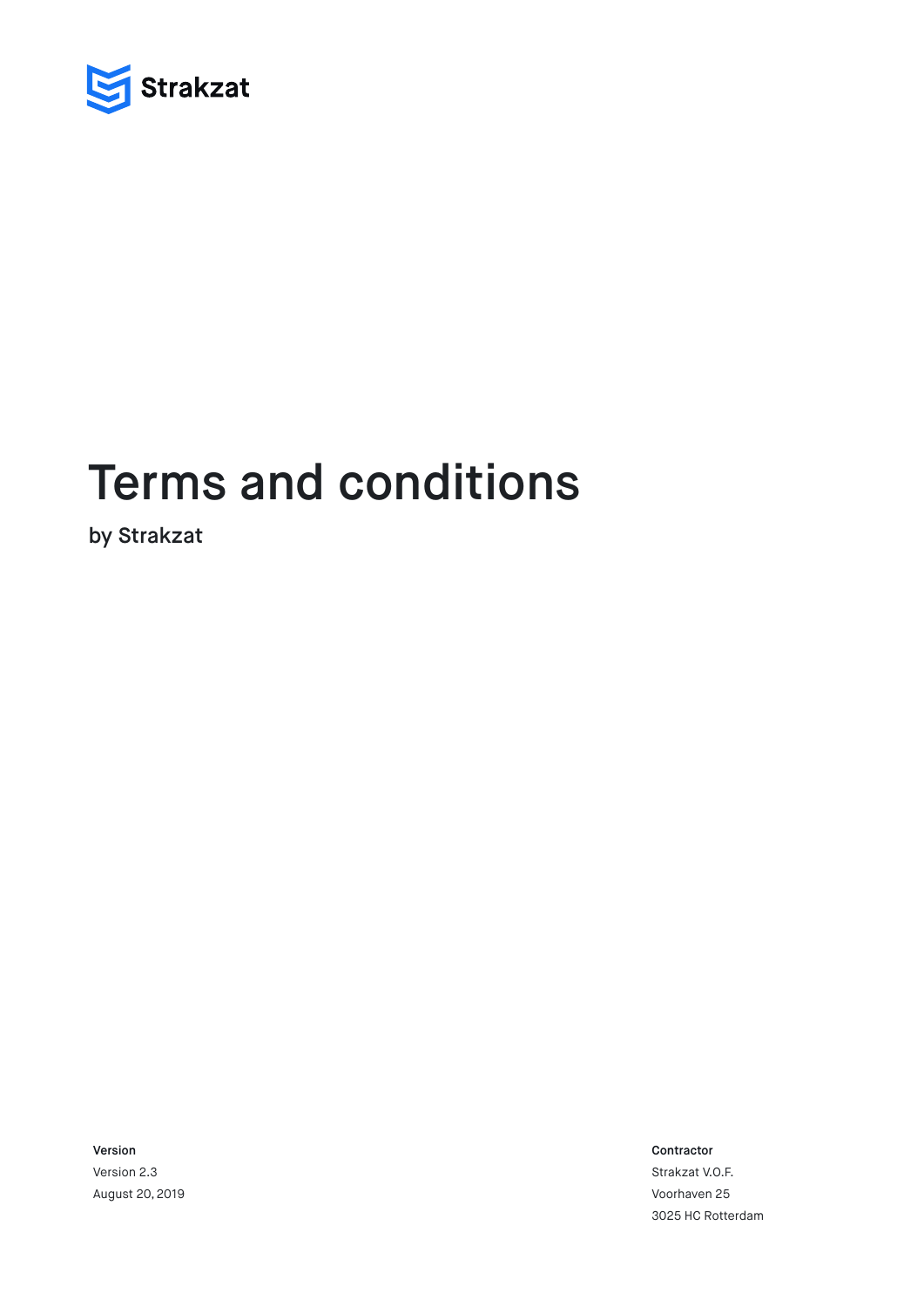#### Article 1: Definitions

- A. Client: the natural or legal person who instructed the contractor to manufacture goods or to carry out work.
- B. Contractor: the natural or legal person who has accepted the assignment as referred to in Article 1A or has submitted an offer or quotation preceding a possible assignment.

## Article 2: General

These conditions apply to the offers and agreements, the resulting deliveries and services of any kind between the contractor and the client. Deviations and additions are only binding if and insofar as these have been agreed in writing between the parties.

## Article 3: Agreement, quotation and confirmation

- A. These general terms and conditions apply to the conclusion, content and fulfilment of all agreements concluded between the client and the contractor, with the exclusion of purchase or other conditions from the client.
- B. Quotations are without obligation and are valid for two months. Quotations can undergo changes due to unforeseen changes in the work. Prices are exclusive of VAT and other government levies. Mentioned rates and offers do not automatically apply to future assignments.
- C. Orders must be confirmed in writing by the client. If the client fails to do so, but nevertheless agrees that the contractor commences the execution of the assignment, then the content of the quotation will be deemed to have been agreed. Further verbal agreements and stipulations are only binding on the contractor after they have been confirmed in writing by the design agency.

#### Article 4: Execution of the agreement

- A. The contractor will endeavour to carry out the assignment carefully and independently, to represent the interests of the client to the best of its knowledge and to strive for a result that is in line with the client, as agreed in principle between both parties. Insofar as necessary, the contractor will keep the client informed of the progress of the work.
- B. The client is obliged to do all that is reasonably necessary or desirable to enable a timely and correct delivery by the contractor, in particular by timely delivery of complete, sound and clear data or materials.
- C. If the contractor draws up a budget for the costs of third parties at the request of the client, this budget will only be indicative. If desired, the contractor can request quotations on behalf of the client.

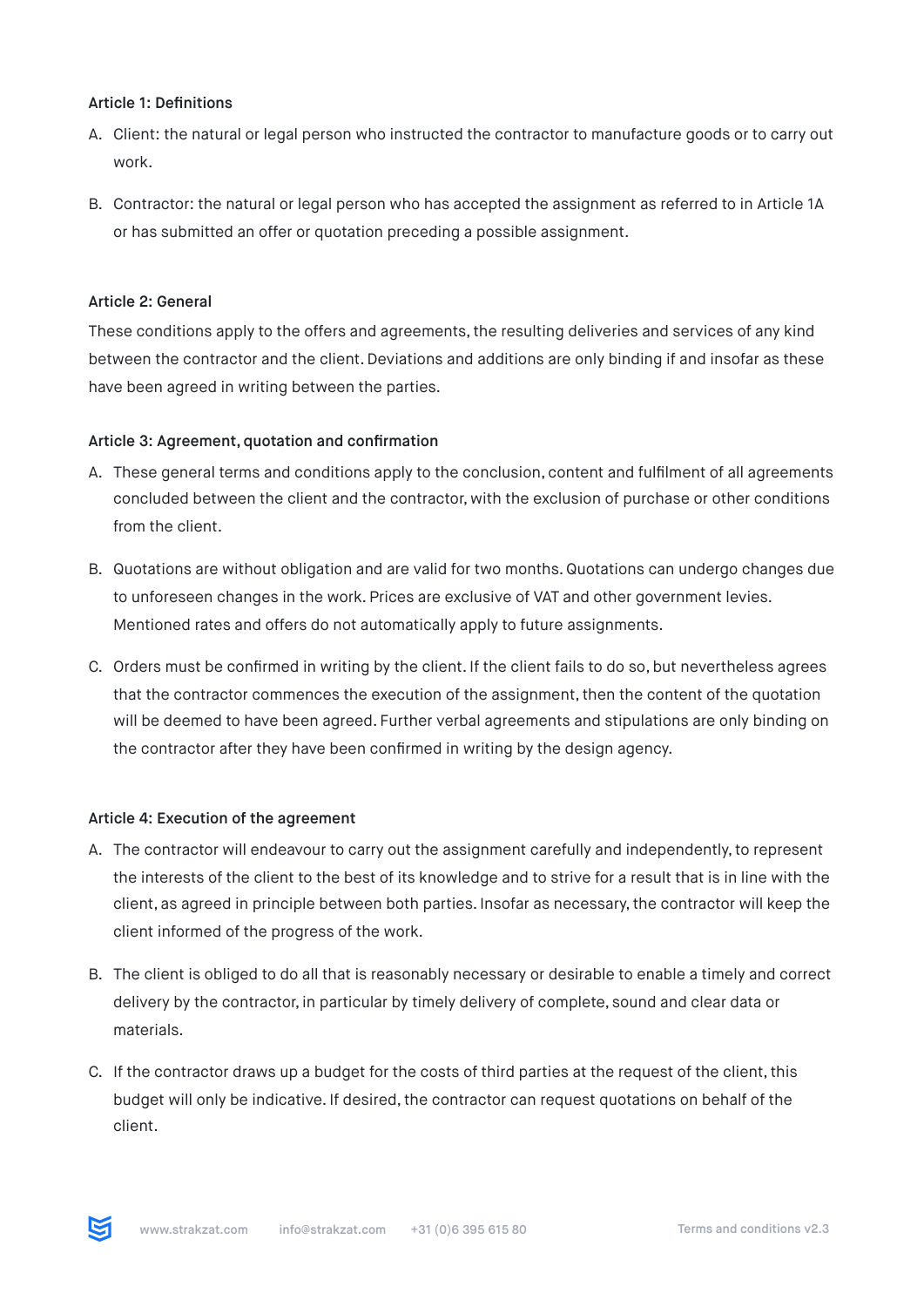- D. Unless otherwise agreed, assignments to third parties, in the context of the realisation of the product, are provided by or on behalf of the client. At the request of the client, the contractor can act as authorised representative at the expense and risk of the client. The parties can agree a fee to be agreed upon. If, in the performance of the assignment, the contractor, in accordance with an explicit agreement, purchases goods or services from third parties for its own account and risk, after which these goods or services are passed on to the client, the provisions of the supplier's general terms and conditions with regard to the quality, quantity, quality and delivery of these goods or services also apply to the client.
- E. Before proceeding with production, reproduction or publication, parties must give each other the opportunity to check and approve the latest models, prototypes or proofs of the design. If the contractor, whether or not in the name of the client, will give orders or directions to production companies or other third parties, the client must confirm his approval in writing at the request of the contractor.
- F. A term specified by the contractor for completing the work is indicative, unless the nature or content of the agreement proves otherwise. The contractor is, even at a specified period for completion of the work, in default only after the client has given notice of default by registered mail and performance within the reasonable terms mentioned in the notice of default is not forthcoming.
- G. Unless otherwise agreed, performing tests, applying for permits and assessing whether the client's instructions comply with legal or quality standards are not part of the assignment of the contractor.
- H. Complaints must be communicated to the contractor in writing as soon as possible, but in any event within ten working days after completion of the assignment.
- I. Any given delivery times, or those to be given at any moment by the contractor, will always be approximate and can never be considered as final times. Therefore the indications of delivery times can in no way become an attributable shortcoming of the contractor, nor can the client in any instance claim the right to any compensation.

# Article 5: Shortcoming

The contractor is not obliged to fulfil any obligation towards the client if it is prevented from doing so as a result of a circumstance which is not due to fault, and which is not at the expense of the law, a legal act or generally accepted beliefs.

#### Article 6: Cancellation

A. If the assignment, for whatever reason, is terminated prematurely, the client is obliged to compensate the damage incurred for the contractor. This damage includes the losses incurred by the contractor and lost profits and in any case the costs incurred by the contractor, including those of reserved production capacity, purchased materials, services called for and storage.

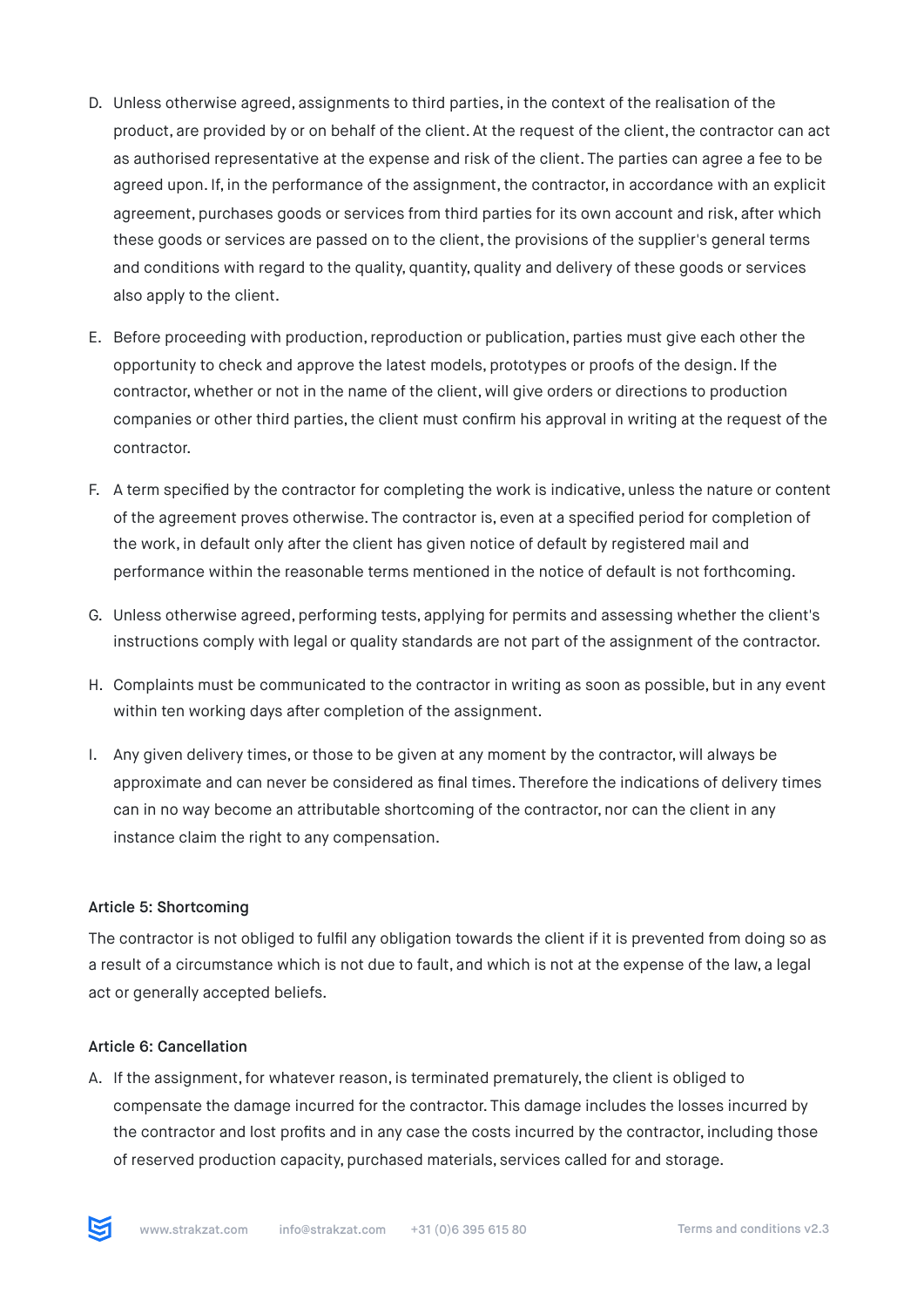- B. If there are circumstances independent of its will, as a result of which the contractor can not reasonably be expected to continue to fulfil the assignment, the contractor is entitled to rescind this assignment, without it being obliged to pay any compensation or guarantee. In this case, the contractor is entitled to a fee for the work done up to that point and for compensation of the costs incurred up to that point and it is obliged to make the results achieved available to the client. If the behaviour or actions on the part of the client are the cause that the contractor cannot reasonably be expected to fulfil the assignment further, then the contractor, in addition to the right to resign the assignment, is entitled to the full fee related to the assignment.
- C. The client is entitled to cancel an agreement before the contractor has commenced execution of the agreement, provided that the client compensates the damage incurred for the contractor as described in article 6A.

#### Article 7: Payment

- A. Payments must be made within 14 days of the invoice date. If after the expiry of this period no (full) payment has yet been received by the contractor, the client is in default and is due interest equal to the statutory interest. All costs incurred by the client, such as litigation costs and extrajudicial and judicial costs, including costs for legal assistance, bailiffs and collection agencies, made in connection with late payments, are at the expense of the client. The extrajudicial costs are set at at least 10% of the invoice amount per month.
- B. For agreements not continuing performance agreements that represent a value of more than  $\epsilon$ 2.500 (twenty five hundred Euros) exclusive of VAT and other governmental levies, 50% (fifty percent) must be paid upfront by the client. Only after payment of this advance may the client expect fulfillment of the agreement. Any possible given (indicated) times will only commence from the moment this advance has been paid. 40% (forty percent) will be invoiced by contractor upon completion and the remaining 10% (ten percent) will be invoiced by contractor upon acceptance by client, or in the absence thereof, upon working order delivery by contractor. For agreements that represent a value lower than the aforementioned in this clause, the complete amount will be invoiced upfront by contractor in mutual agreement with the client. Deviation from this invoicing practice can only occur explicitly and in writing.
- C. The client shall pay the payments due to the contractor without discount or setoff. The client is not entitled to suspend the payment of invoices for work already carried out.

#### Article 8: Property rights

A. All intellectual property rights that rest on software, websites, databases, hardware or other materials such as analysis, design, documentation, reports, quotations, including preparatory work thereof that have been developed on the grounds of the agreement or that have been made available to client, lie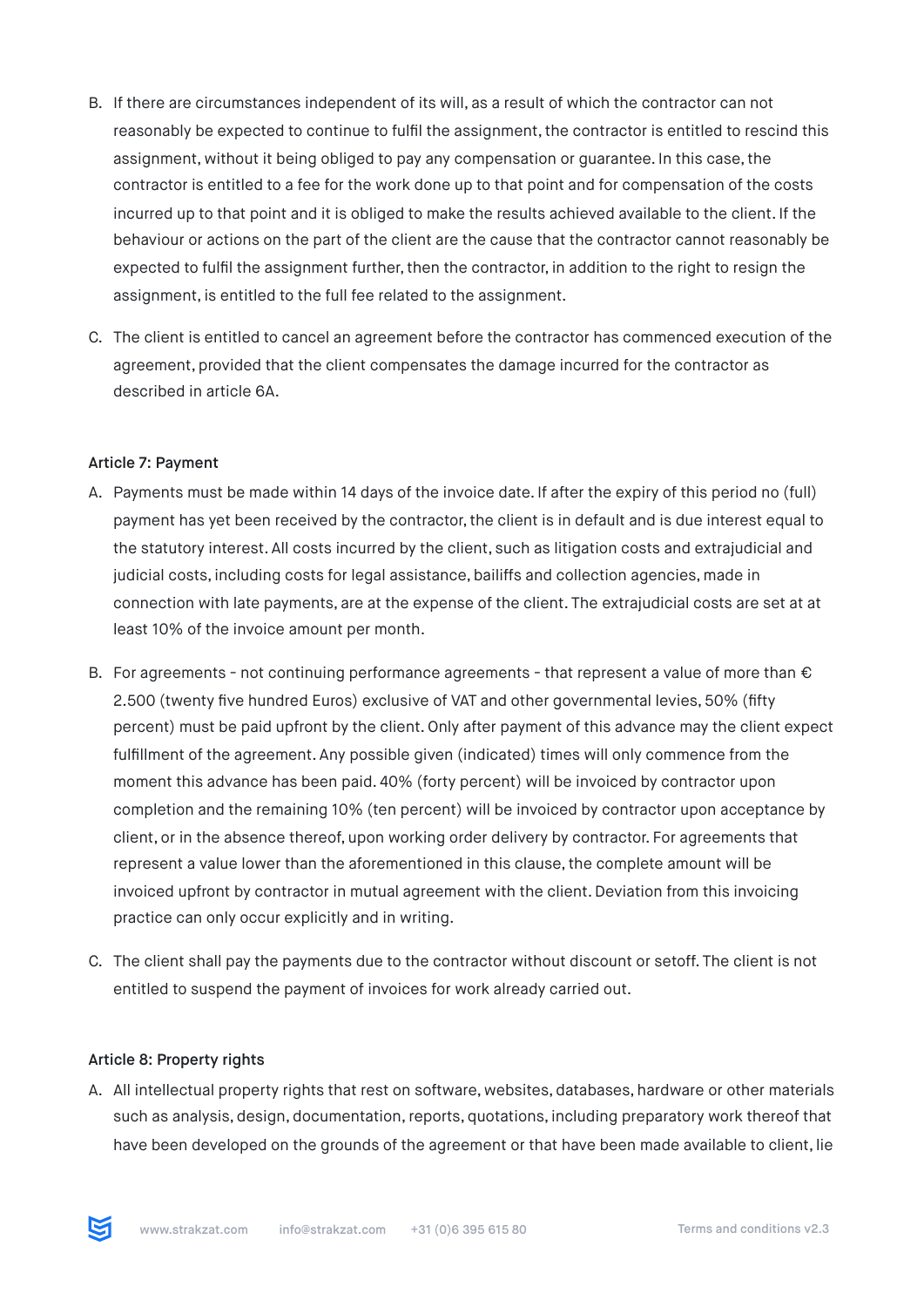exclusively with contractor, his licensors or subcontractors. Client will exclusively receive a license that is immediately revocable, non-exclusive, non-transferable to third parties and nonsublicensable which means that the licensed subject may be used for the purpose for which it was made available to client by contractor.

- B. The intellectual property rights that rest on the software developed for client by contractor will remain with contractor. Client will receive a license as stated in article 8A, where the license will involve no more than that the software may be used for the purpose for which the order was given.
- C. Unless otherwise agreed, the assignment does not include carrying out research into the existence of patent rights, copyrights and portrait rights of third parties. The same applies to any investigation into the possibility of such forms of protection for the client.
- D. The contractor can not be held liable for the use, duplication or redistribution of material on which patent rights, trademark rights, drawings or design rights, copyrights or portrait rights are vested that the client has provided without informing the contractor of the existence of the right or rights in question.
- E. Unless the work does not lend itself to it, the contractor is entitled at all times to have his / her name mentioned or removed from the work.
- F. Unless otherwise agreed, the working drawings, illustrations, prototypes, designs, design sketches, films and other materials or electronic files created by the contractor within the scope of the assignment remain the property of the contractor, regardless of whether they are delivered to the client or provided to third parties.
- G. Contractor reserves the right to use any results that were obtained on the basis of the order for personal use or third parties, as long as this does not interfere with the interest of the client.

# Article 9: Liability

- A. The contractor can not be held responsible for:
	- Errors or shortcomings in the material provided by the client.
	- Misunderstandings or errors with regard to the execution of the agreement if they find their cause or cause in actions of the client, such as late or not delivering complete, sound and clear data / materials or software.
	- Errors of third parties engaged by or on behalf of the client.
	- Defects in tenders from suppliers or for exceeding quotations from suppliers.
	- Errors in the design, the product or the text / data, if the client has given his approval to such a check, in accordance with the provisions of article 4E.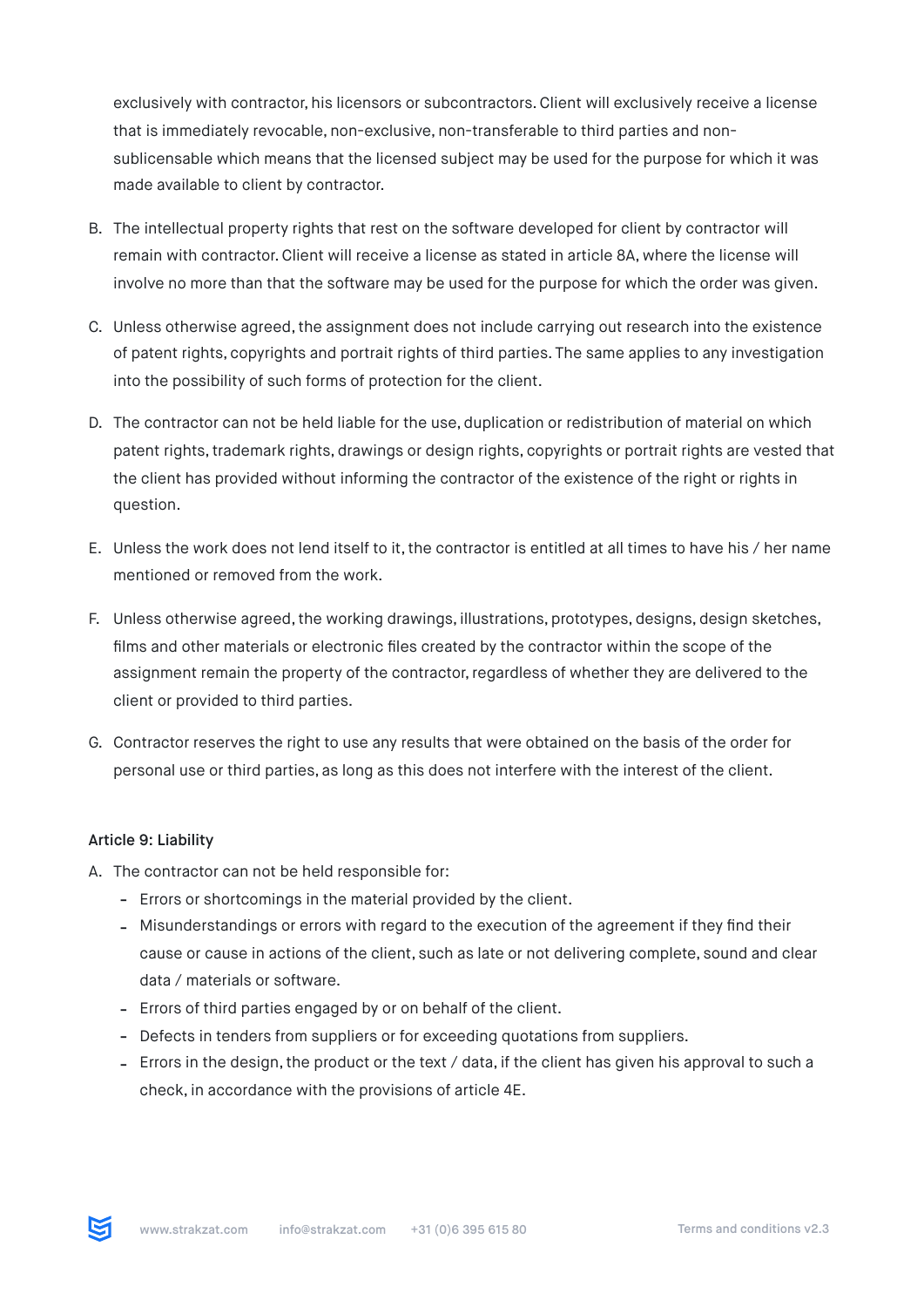- Errors in the design, the product or the copy / data, if the client has omitted the execution or commissioning of a particular model, prototype or proof, and these errors in such a model, prototype or test would have been perceptible.
- Results of implementation and export of advice provided by the design agency.
- In so far as the contractor is dependent on the cooperation, services and deliveries of third parties in its activities, the contractor can not be held liable in any way whatsoever for any damage resulting from these relationships with the contractor or the breaking of it, irrespective of whether this damage occurred, arises or becomes visible during the relationship with the contractor.
- B. Except in the event of intent or gross negligence on the part of the contractor, the liability of the contractor for damage arising from an agreement or of a wrongful act committed against the client is limited to an amount that is reasonable in relation to the size of the assignment.
- C. Any liability expires by the lapse of one year from the moment the assignment is completed.
- D. After the completion of the assignment, neither the client nor the contractor have a retention obligation with respect to the materials and data used.
- E. In addition to all that is meant by law and jurisprudence under insurmountable shortcomings, the inadequate employability of the executing persons concerned, for example as a result of illness, incapacity for work or personal indispensability, also leads to insurmountable shortcomings of the contractor.

# Article 10: Warranties

- A. The contractor will make every effort to rectify faults in the product within a reasonable period if they are reported in detail and written to the contractor within a period of fourteen days after delivery. The contractor has no obligation to rectify any errors reported after the end of the warranty period.
- B. The contractor does not guarantee that the product will operate without interruption, errors or other defects or that all errors and other defects will be corrected. The repair will be carried out free of charge, unless the product has been developed other than for a fixed price on the instructions of the client, in which case the contractor will charge the costs of repair according to its usual fee.
- C. In accordance with his usual fee, the contractor may charge the costs of repair if there are errors of use or improper use by the client or other causes that can not be attributed to the contractor. Recovery of corrupted or lost data is not covered by the warranty. The warranty obligation lapses if the client makes changes to the product without the written permission of the contractor, or arranges for such changes to be made, which permission will not be withheld on unreasonable grounds.